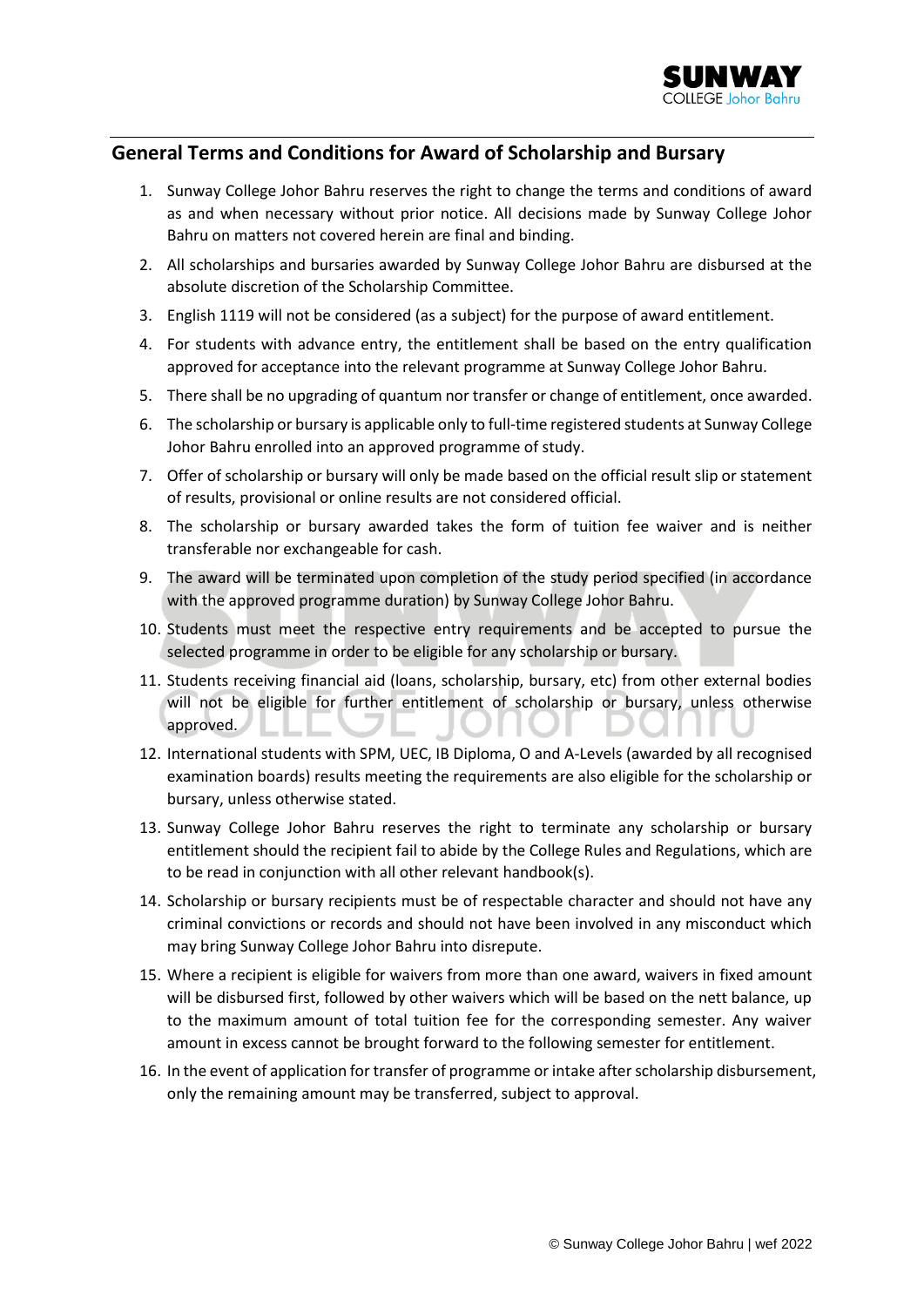

## **Tan Sri Jeffrey Cheah Entrance Scholarship**

- 1. Offer of scholarship will only be made to formally registered students enrolled into an approved programme at Sunway College Johor Bahru upon submission of the official result slip or statement of results within the stipulated time-frame, failing which no scholarship will be awarded.
- 2. The award of scholarship takes the form of reduction in tuition fee which is payable on a per semester basis; it is not a cash award. In the event where the scholarship awarded is less than the tuition fee, the recipient is responsible for the outstanding fee amount. In the event where the scholarship awarded is more than the tuition fee, the award will only cover the actual tuition fee amount for the programme.
- 3. In the event that the recipient applies for transfer/change of campus, the scholarship entitlement will cease.
- 4. All General Terms and Conditions are to be read in conjunction with the following specific terms and conditions, where applicable.

### **(A) Diploma Programmes**

| <b>Grades</b> | <b>Scholarship Quantum</b> |
|---------------|----------------------------|
| 9A's          | RM10,000                   |
| 8A's          | RM8,000                    |
| 7 A's         | RM6,000                    |
| 6A's          | RM4,000                    |
| 5A's          | RM3,000                    |
| 4 A's         | RM2,000                    |
| 3A's          | RM1,000                    |

### SPM / O-Level / IGCSE / UEC Qualification

 $A's = A + / A / A$ - for SPM grading system

 $A's = A1 / A2$  for UEC grading system

A's = A1 / A2 for Singapore O-Level grading system

 $A's = A^* / A$  for Cambridge IGCSE grading system A's = 7/8/9 for Pearson Edexcel IGCSE grading system

- i. The tuition fee waiver will be implemented from the 2nd semester of the programme
- onwards, if applicable and apportioned equally over semester 2 through semester 5.
- ii. Scholarship recipients upon utilising the tuition fee waiver awarded, will be required to settle the remaining fees payable each semester.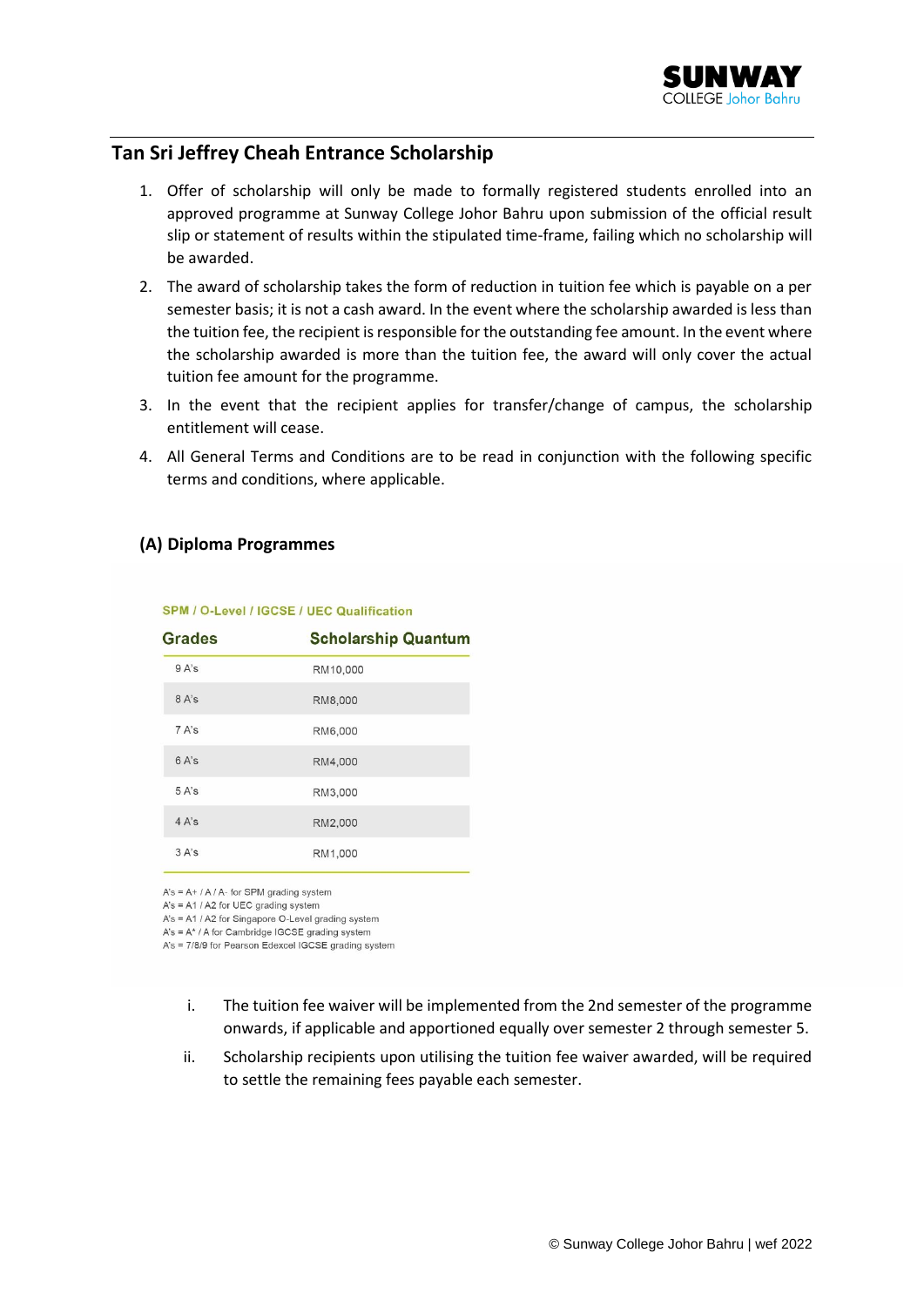

## **(B) Degree Programme**

| <b>Entry Qualification</b>                                         | <b>Scholarship Quantum</b>         |                                    |                                    |
|--------------------------------------------------------------------|------------------------------------|------------------------------------|------------------------------------|
|                                                                    | <b>RM5,000</b>                     | RM10,000                           | RM15,000                           |
| A-Levels                                                           | <b>BB</b>                          | AB                                 | AA                                 |
| <b>Australian Matriculation (AUSMAT)</b>                           | $\geq$ ATAR 80                     | $\geq$ ATAR 85                     | $\geq$ ATAR 90                     |
| Australian Year 12                                                 | $\geq$ ATAR 85                     | $\geq$ ATAR 90                     | $\geq$ ATAR 95                     |
| Canadian Year 12                                                   | $\geq 85\%$                        | $\geq 90\%$                        | $\geq 95\%$                        |
| International Baccalaureate Diploma<br>(excluding DP core)         | 28-30                              | $31 - 34$                          | $\geq 35$                          |
| Monash University Foundation Year (MUFY)                           | $\geq 75.0$                        | $\geq 80.0$                        | $\geq 85.0$                        |
| Foundation in Business<br>(by Sunway College JB)                   | $\geq$ CGPA 3.20                   | $\geq$ CGPA 3.50                   | $\geq$ CGPA 3.80                   |
| Foundation**                                                       | $\geq 80\%$ OR<br>$\geq$ CGPA 3.55 | $\geq 90\%$ OR<br>$\geq$ CGPA 3.75 | $\geq$ 95% OR<br>$\geq$ CGPA 3.95  |
| Sijil Tinggi Persekolahan Malaysia (STPM)<br>(based on 2 subjects) | $\geq$ CGPA 3.20                   | $\geq$ CGPA 3.50                   | $\geq$ CGPA 3.80                   |
| Unified Examination Certificate (UEC)<br>(based on 5 Subjects)     | 11-15 pts                          | 9-10 pts                           | $5-8$ pts                          |
| Diploma<br>(by Sunway College JB)                                  | $\geq 70\%$                        | $\geq 75\%$                        | $\geq 80\%$                        |
| Diploma**                                                          | $\geq 80\%$ OR<br>$\geq$ CGPA3.55  | $\geq 90\%$ OR<br>$\geq$ CGPA 3.75 | $\geq 95\%$ OR<br>$\geq$ CGPA 3.95 |

\*\* MQA accredited home-grown programme from other institutions

- i. The tuition fee waiver will be implemented from the 1st semester of the programme and onwards, if applicable and disbursed equally over each semester.
- ii. The quantum of scholarship awarded is based on a standard approved module plan of 4 subjects per semester. In the event this is not possible or for credit transfer (exemption) cases, the entitlement will be pro-rated according to the actual number of subjects taken.
- iii. Recipients are required to submit their examination results to Student Services for the continuation of the scholarship on a yearly basis (2 semesters per submission). Scholarship recipients must maintain a minimum of 65% grade average as part of the criteria to continue the scholarship.
- iv. Decision on the approval for continuation of scholarship is at the sole discretion of the Head of Programme and Scholarship Committee of Sunway College Johor Bahru.
- v. For UEC applicants: Points calculated are based on best 5 subjects, excluding Art and non-academic subjects with no subjects scoring lower than a grade B.
- vi. For STPM applicants: Score is based on CGPA average for best 2 subjects.
- vii. For IB applicants: Points are calculated based on best 6 SL and HL subjects, excluding the DP core (EE, TOK and CAS).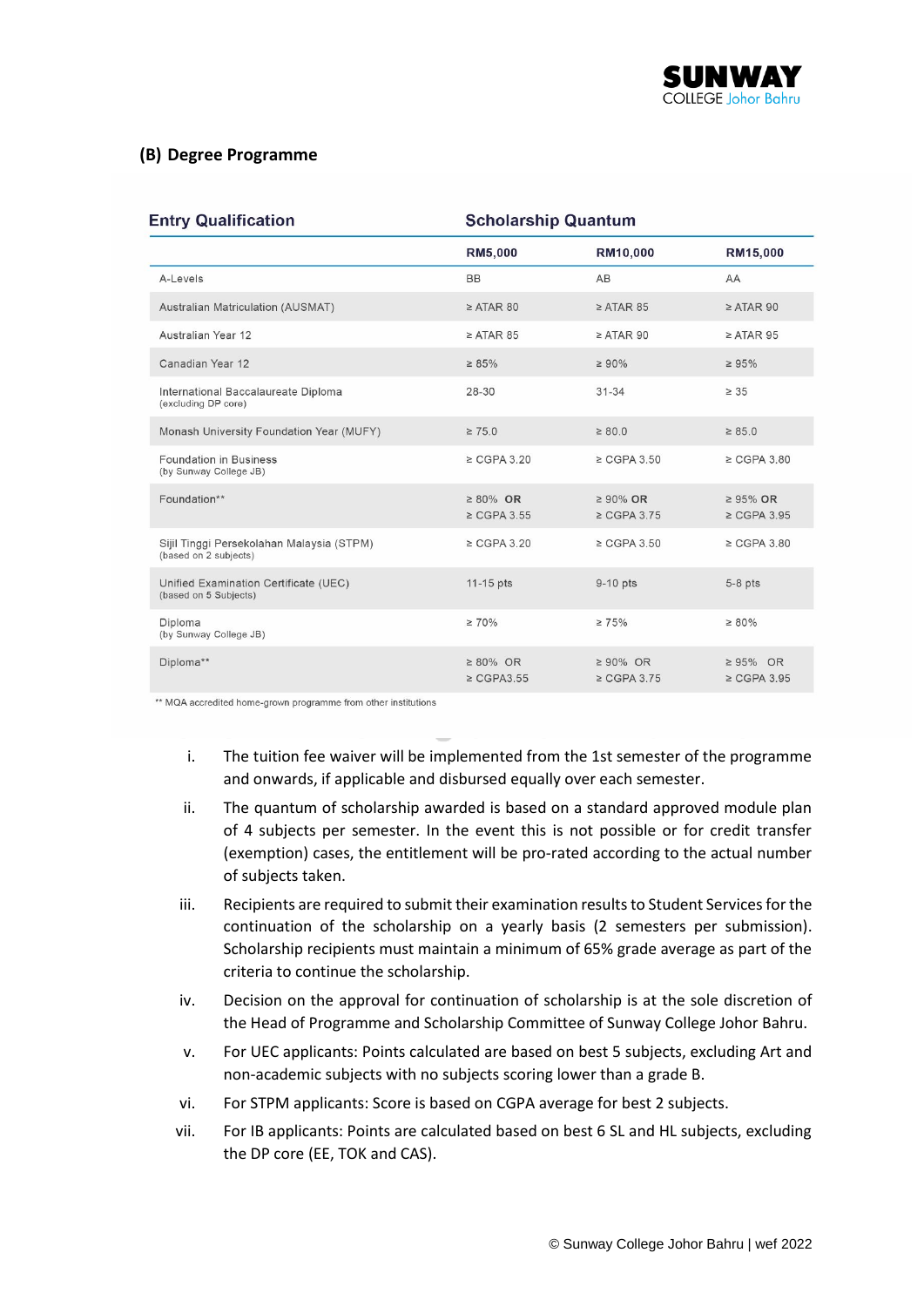# **Tan Sri Jeffrey Cheah Entrance Scholarship** (continued)

| <b>SPM Qualification</b><br><b>Grades</b> | <b>Scholarship Quantum</b> | <b>IGCSE / O-Level Qualification</b><br><b>Grades</b> | <b>Scholarship Quantum</b> |
|-------------------------------------------|----------------------------|-------------------------------------------------------|----------------------------|
| $9A+$                                     | <b>Full Tuition Fee</b>    | $9A*$                                                 | <b>Full Tuition Fee</b>    |
| 9A's                                      | RM15,000                   | 9A's                                                  | RM15,000                   |
| 8 A's                                     | RM12,000                   | 8 A's                                                 | RM12,000                   |
| 7 A's                                     | RM10,000                   | 7 A's                                                 | RM10,000                   |
| 6 A's                                     | RM 8,000                   | 6 A's                                                 | RM 8,000                   |
| 5 A's                                     | RM 5,000                   | 5 A's                                                 | RM 5,000                   |
| 4 A's                                     | RM 3,000                   | 4 A's                                                 | RM 3,000                   |
| 3 A's                                     | RM 1,000                   | 3 A's                                                 | RM 1,000                   |

### **(C) Pre-University Programmes**

 $A's = A + / A / A$ - for SPM grading system

A's = A1 / A2 for Singapore O-Level grading system  $A's = A^* / A$  for Cambridge IGCSE grading system  $A's = 7/8/9$  for Pearson Edexcel IGCSE grading system

i. The tuition fee waiver will be implemented in the 2nd semester and onwards, if applicable and disbursement will be apportioned equally over each of the remaining semesters.

- ii. Reimbursement on tuition fees paid in advance (1st semester), where applicable will be made upon successful completion of the programme. No reimbursements will be made in the event of early termination, withdrawal or transfer, unless otherwise stated.
- iii. Tuition fee waivers for full scholarship are subject to the following:-
	- Australian Matriculation (maximum 5 subjects)
	- Cambridge A-Levels (maximum 4 subjects)
	- Foundation in Business (all compulsory and core modules)
	- Monash University Foundation Year (maximum 8 units)